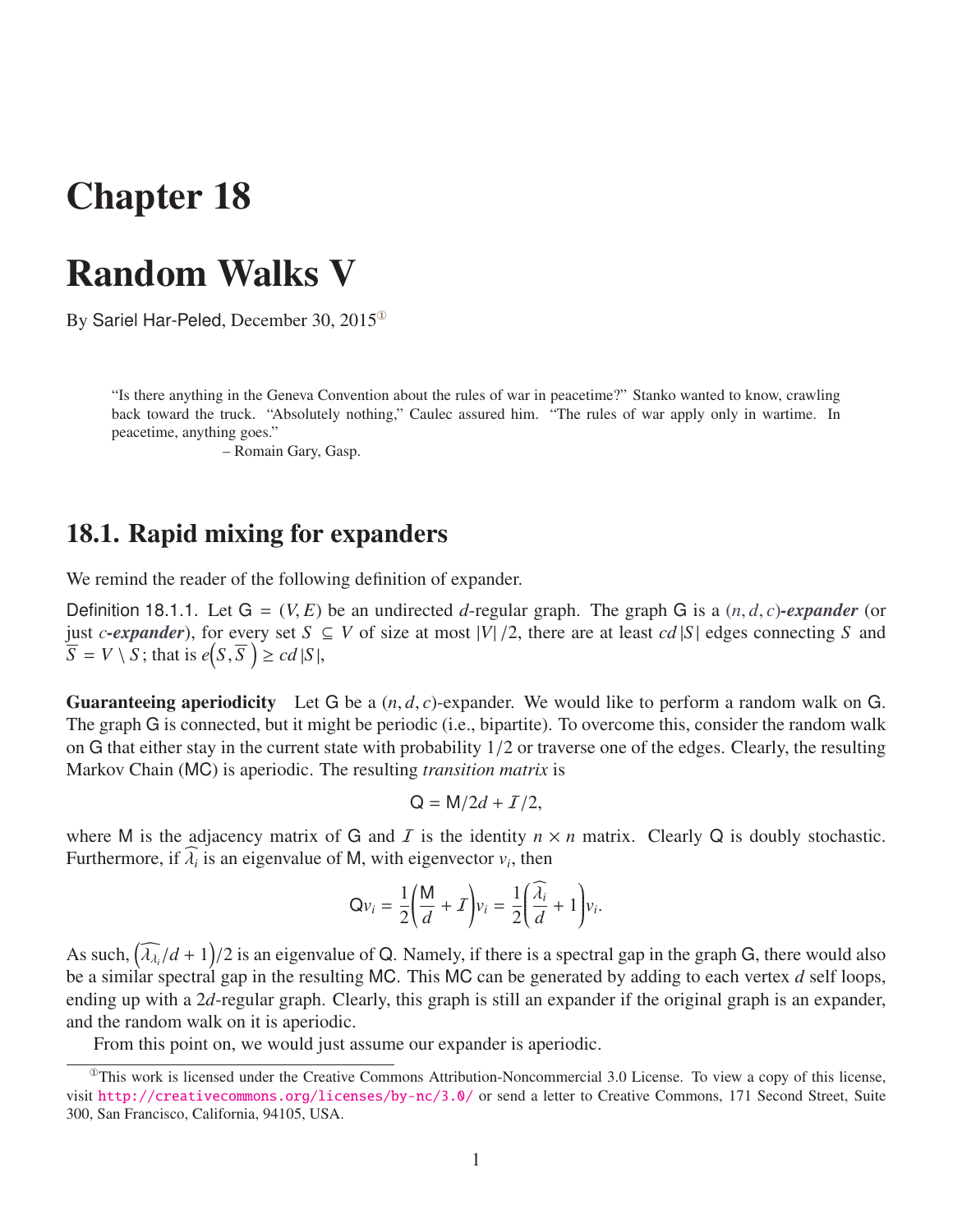#### 18.1.1. Bounding the mixing time

For a MC with *n* states, we denote by  $\pi = (\pi_1, ..., \pi_n)$  its stationary distribution. We consider only nicely behave MC that fall under Theorem 18.4.1. As such no state in the MC has zero stationary probability For a MC with *n* states, we denote by  $\pi = (\pi_1, \dots, \pi_n)$  its stationary distribution. We consider only if behave MC that fall under [Theorem 18.4.1](#page-5-0)<sub>[p6](#page-5-0)</sub>. As such, no state in the MC has zero stationary probability.

Definition 18.1.2. Let q<sup>(t)</sup> denote the state probability vector of a Markov chain defined by a transition matrix Q at time  $t \geq 0$ , given an initial distribution  $q^{(0)}$ . The *relative pairwise distance* of the Markov chain at time *t* is

$$
\Delta(t) = \max_{i} \frac{|\mathbf{q}_i^{(t)} - \pi_i|}{\pi_i}
$$

Namely, if  $\Delta(t)$  approaches zero then  $q^{(t)}$  approaches  $\pi$ .

We remind the reader that we saw a construction of a constant degree expander with constant expansion. In its transition matrix Q, we have that  $\widehat{\lambda}_1 = 1$ , and  $-1 \le \widehat{\lambda}_2 < 1$ , and furthermore the *spectral gap*  $\widehat{\lambda}_1 - \widehat{\lambda}_2$  was a constant (the two properties are equivalent, but we proved only one direction of this).

We need a slightly stronger property (that does hold for our expander construction). We have that  $\widehat{\lambda}_2 \geq$  $max_{i=2}^n$  $\left| \widehat{\lambda}_i \right|$  $\begin{array}{c} \hline \end{array}$ .

Theorem 18.1.3. *Let* <sup>Q</sup> *be the transition matrix of an aperiodic* (*n*, *<sup>d</sup>*, *<sup>c</sup>*)*-expander. Then, for any initial distribution* q (0)*, we have that*

$$
\Delta(t) \leq n^{3/2} \left(\widehat{\lambda_2}\right)^t
$$

*Namely, since*  $\widehat{\lambda}_2$  *is a constant smaller than* 1*, the distance*  $\Delta(t)$  *drops exponentially with t.* 

*Proof:* We have that  $q^{(t)} = q^{(0)}Q^t$ . Let  $\mathcal{B}(Q) = \langle v_1, \ldots, v_n \rangle$  denote the orthonormal eigenvector basis of Q (see Definition 18.4.2.) and write  $q^{(0)} = \sum_{k=0}^{n} q_k v_k$ . Since  $\hat{\lambda}_k = 1$  we have that [Definition 18.4.2](#page-5-1)<sub>[p6](#page-5-1)</sub>), and write  $q^{(0)} = \sum_{i=1}^{n} \alpha_i v_i$ . Since  $\widehat{\lambda}_1 = 1$ , we have that

$$
q^{(t)} = q^{(0)}Q^{t} = \sum_{i=1}^{n} \alpha_i \left(v_i Q^{t}\right) = \sum_{i=1}^{n} \alpha_i \left(\widehat{\lambda}_i\right)^t v_i = \alpha_1 v_1 + \sum_{i=2}^{n} \alpha_i \left(\widehat{\lambda}_i\right)^t v_i.
$$

Since  $v_1 = \left(\frac{1}{2}\right)$ √ *<sup>n</sup>*, <sup>1</sup>/ √  $\overline{n}, \ldots, 1/$ √  $\overline{n}$ , and  $\left| \widehat{\lambda_i} \right|$  $\leq \widehat{\lambda}_2 < 1$ , for *i* > 1, we have that  $\lim_{t \to \infty} (\widehat{\lambda}_i)$  $\int_0^t$  = 0, and thus

$$
\pi = \lim_{t \to \infty} \mathsf{q}^{(t)} = \alpha_1 \nu_1 + \sum_{i=2}^n \alpha_i \Big( \lim_{t \to \infty} (\widehat{\lambda}_i)^t \Big) \nu_i = \alpha_1 \nu_1.
$$

Now, since  $v_1, \ldots, v_n$  is an orthonormal basis, and  $q^{(0)} = \sum_{i=1}^n$  $\sum_{i=1}^{n} \alpha_i v_i$ , we have that  $||q^{(0)}||_2 = \sqrt{\sum_{i=1}^{n} q_i^2}$  $\sum_{i=1}$  $\frac{2}{i}$ . Thus implies that

$$
\left\|\mathbf{q}^{(t)} - \pi\right\|_{1} = \left\|\mathbf{q}^{(t)} - \alpha_{1}v_{1}\right\|_{1} = \left\|\sum_{i=2}^{n} \alpha_{i}(\widehat{\lambda}_{i})^{t}v_{i}\right\|_{1} \leq \sqrt{n}\left\|\sum_{i=2}^{n} \alpha_{i}(\widehat{\lambda}_{i})^{t}v_{i}\right\|_{2} = \sqrt{n}\sqrt{\sum_{i=2}^{n} (\alpha_{i}(\widehat{\lambda}_{i})^{t})^{2}}
$$

$$
\leq \sqrt{n}(\widehat{\lambda}_{2})^{t}\sqrt{\sum_{i=2}^{n} (\alpha_{i})^{2}} \leq \sqrt{n}(\widehat{\lambda}_{2})^{t} \left\|\mathbf{q}^{(0)}\right\|_{2} \leq \sqrt{n}(\widehat{\lambda}_{2})^{t} \left\|\mathbf{q}^{(0)}\right\|_{1} = \sqrt{n}(\widehat{\lambda}_{2})^{t},
$$

since  $q^{(0)}$  is a distribution. Now, since  $\pi_i = 1/n$ , we have

$$
\Delta(t) = \max_{i} \frac{|{\bf q}_{i}^{(t)} - \pi_{i}|}{\pi_{i}} = \max_{i} n |{\bf q}_{i}^{(t)} - \pi_{i}| \le n \max_{i} ||{\bf q}^{(t)} - \pi||_{1} \le n \sqrt{n}(\widehat{\lambda}_{2})^{t}.
$$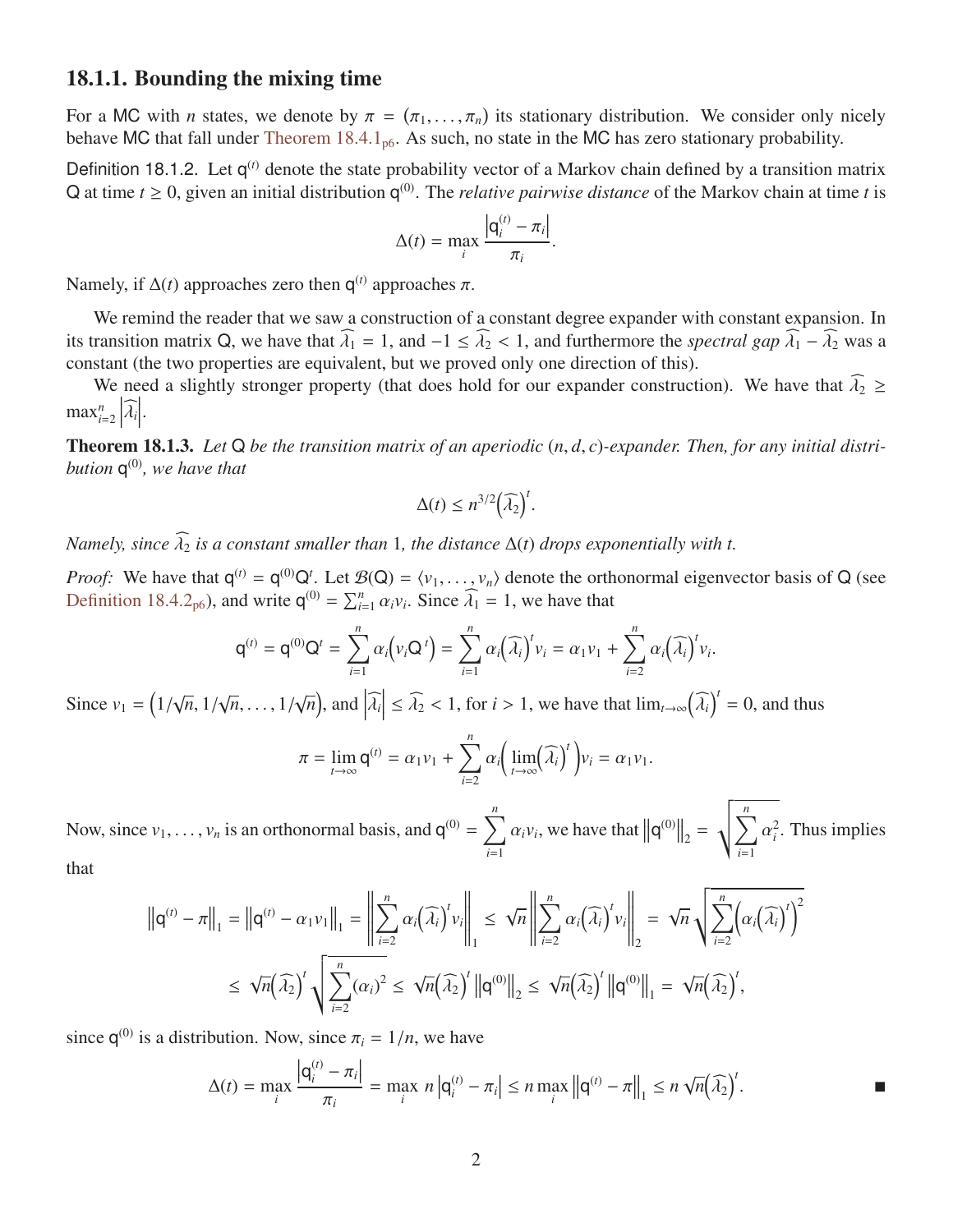## 18.2. Probability amplification by random walks on expanders

We are interested in performing probability amplification for an algorithm that is a BPP algorithm (see [Defini](#page-5-2)[tion 18.4.3\)](#page-5-2). It would be convenient to work with an algorithm which is already somewhat amplified. That is, we assume that we are given a BPP algorithm Alg for a language *L*, such that

- (A) If  $x \in L$  then  $\Pr[\text{Alg}(x) \text{ accepts}] \ge 199/200$ .
- (B) If  $x \notin L$  then  $\Pr[\text{Alg}(x) \text{ accepts}] \le 1/200$ .

We assume that Alg requires a random bit string of length *n*. So, we have a constant degree expander G (say of degree  $d$ ) that has at least  $200 \cdot 2^n$  vertices. In particular, let

$$
U=|V(G)|,
$$

and since our expander construction grow exponentially in size (but the base of the exponent is a constant), we have that  $U = O(2^n)$ . (Translation: We can not quite get an expander with a specific number of vertices. Rather, we can guarantee an expander that has more vertices than we need, but not many more.)

We label the vertices of G with all the binary strings of length *n*, in a round robin fashion (thus, each binary string of length *n* appears either  $\left[ |V(G)| / 2^n \right]$  or  $\left[ |V(G)| / 2^n \right]$  times). For a vertex  $v \in V(G)$ , let  $s(v)$  denote the binary string associated with *v*.

Consider a string *<sup>x</sup>* that we would like to decide if it is in *<sup>L</sup>* or not. We know that at least 99/100*<sup>U</sup>* vertices of G are labeled with "random" strings that would yield the right result if we feed them into Alg (the constant here deteriorated from 199/200 to 99/100 because the number of times a string appears is not identically the same for all strings).

**The algorithm.** We perform a random walk of length  $\mu = \alpha \beta k$  on G, where  $\alpha$  and  $\beta$  are constants to be determined shortly, and  $k$  is a parameter. To this end, we randomly choose a starting vertex  $X_0$  (this would require  $n + O(1)$  bits). Every step in the random walk, would require  $O(1)$  random bits, as the expander is a constant degree expander, and as such overall, this would require  $n + O(k)$  random bits.

Now, lets  $X_0, X_1, \ldots, X_\mu$  be the resulting random walk. We compute the result of

$$
Y_i = \text{Alg}(x, r_i),
$$
 for  $i = 0, ..., v,$  and  $v = \alpha k,$ 

where  $r_i = s(X_{i,\beta})$ . Specifically, we use the strings associated with nodes that are in distance  $\beta$  from each other along the path of the random walk. We return the majority of the bits  $Y_0, \ldots, Y_{\alpha k}$  as the decision of whether  $x \in I$  or not  $x \in L$  or not.

We assume here that we have a *fully explicit* construction of an expander. That is, given a vertex of an expander, we can compute all its neighbors in polynomial time (in the length of the index of the vertex). While the construction of expander shown is only explicit it can be made fully explicit with more effort.

#### 18.2.1. The analysis

**Intuition.** Skipping every  $\beta$  nodes in the random walk corresponds to performing a random walk on the graph  $G^{\beta}$ ; that is, we raise the graph to power *k*. This new graph is a much better expander (but the degree had deteriorated). Now, consider a specific input *x*, and mark the bad vertices for it in the graph G. Clearly, we mark at most 1/100 fraction of the vertices. Conceptually, think about these vertices as being uniformly spread in the graph and far apart. From the execution of the algorithm to fail, the random walk needs to visit  $\alpha k/2$ bad vertices in the random walk in G*<sup>k</sup>* . However, the probability for that is extremely small - why would the random walk keep stumbling into bad vertices, when they are so infrequent?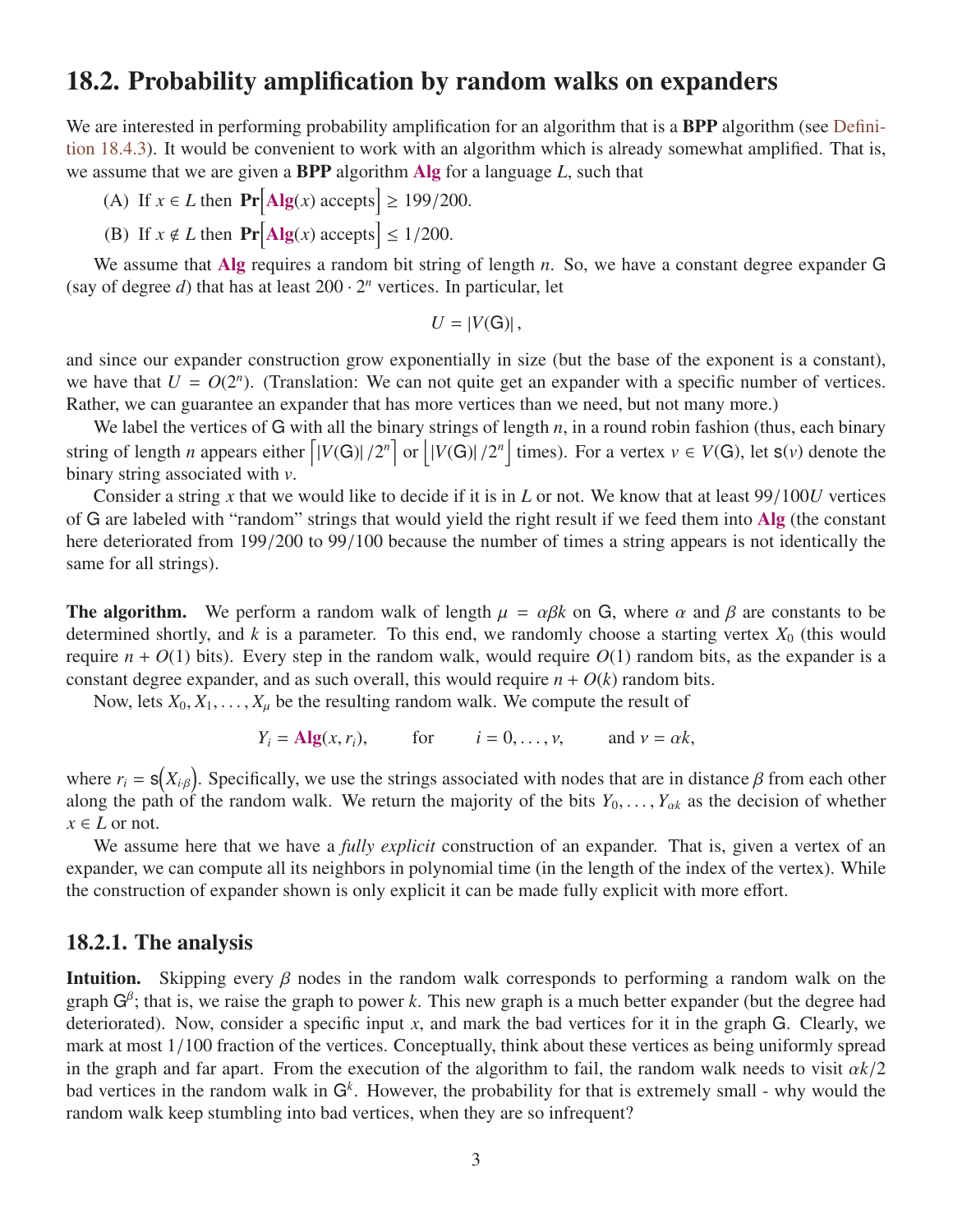The real thing. Let Q be the transition matrix of G. We assume, as usual, that the random walk on G is aperiodic (if not, we can easily fix it using standard tricks), and thus ergodic. Let  $B = Q^{\beta}$  be the transition matrix of the random walk of the states we use in the algorithm. Note, that the eigenvalues (except the first one) of B "shrink". In particular, by picking  $\beta$  to be a sufficiently large constant, we have that

$$
\widehat{\lambda}_1(B) = 1
$$
 and  $|\widehat{\lambda}_i(B)| \le \frac{1}{10}$ , for  $i = 2, ..., U$ .

For the input string *x*, let W be the matrix that has 1 in the diagonal entry  $W_{ii}$ , if and only  $Alg(x, s(i))$  returns the right answer, for  $i = 1, \ldots, U$ . (We remind the reader that  $s(i)$  is the string associated with the *i*th vertex, and  $U = |V(G)|$ .) The matrix W is zero everywhere else. Similarly, let  $\overline{W} = \mathcal{I} - W$  be the "complement" matrix having 1 at  $\overline{W}_{ii}$  iff Alg(*x*,  $s(i)$ ) is incorrect. We know that W is a  $U \times U$  matrix, that has at least (99/100)*U* ones on its diagonal.

#### <span id="page-3-0"></span>Lemma 18.2.1. *Let* <sup>Q</sup> *be a symmetric transition matrix, then all its eigenvalues of* <sup>Q</sup> *are in the range* [−1, 1]*.*

*Proof:* Let  $p \in \mathbb{R}^n$  be an eigenvector with eigenvalue  $\lambda$ . Let  $p_i$  be the coordinate with the maximum absolute value in  $p$ . We have that value in *p*. We have that

$$
|\lambda p_i| = |(p\mathsf{Q})_i| = \left|\sum_{j=1}^U p_j \mathsf{Q}_{ji}\right| \leq \sum_{j=1}^U |p_j| |\mathsf{Q}_{ji}| \leq |p_i| \sum_{j=1}^U |\mathsf{Q}_{ji}| = |p_i|.
$$

This implies that  $|\lambda| \leq 1$ .

(We used the symmetry of the matrix, in implying that Q eigenvalues are all real numbers.)

<span id="page-3-1"></span>**Lemma 18.2.2.** Let Q be a symmetric transition matrix, then for any  $p \in \mathbb{R}^n$ , we have that  $||pQ||_2 \le ||p||_2$ .

*Proof:* Let  $\mathcal{B}(Q) = \langle v_1, \ldots, v_n \rangle$  denote the orthonormal eigenvector basis of Q, with eigenvalues  $1 = \lambda_1, \ldots, \lambda_n$ . Write  $p = \sum_i \alpha_i v_i$ , and observe that

$$
\left\|p\mathbf{Q}\right\|_2 = \left\|\sum_i \alpha_i v_i \mathbf{Q}\right\|_2 = \left\|\sum_i \alpha_i \lambda_i v_i\right\|_2 = \sqrt{\sum_i \alpha_i^2 \lambda_i^2} \le \sqrt{\sum_i \alpha_i^2} = \left\|p\right\|_2,
$$

since  $|\lambda_i| \leq 1$ , for  $i = 1, ..., n$ , by [Lemma 18.2.1.](#page-3-0)

<span id="page-3-2"></span>**Lemma 18.2.3.** Let  $B = Q^{\beta}$  be the transition matrix of the graph  $G^{\beta}$ . For all vectors  $p \in \mathbb{R}^n$ , we have: (i)  $\|p\text{BW}\|_2 \le \|p\|_2$ , and (ii)  $\left\|p\text{B}\overline{\text{W}}\right\| \le \|p\|/5$ .

*Proof:* (i) Since multiplying a vector by W has the effect of zeroing out some coordinates, its clear that it can not enlarge the norm of a matrix. As such,  $||pBW||_2 \le ||pB||_2 \le ||p||_2$  by [Lemma 18.2.2.](#page-3-1)

(ii) Write  $p = \sum_i \alpha_i v_i$ , where  $v_1, \ldots, v_n$  is the orthonormal basis of Q (and thus also of B), with eigenvalues<br> $\widehat{\lambda}$  We remind the reader that  $v_i = (1 \ 1 \ \ 1)/\sqrt{n}$ . Since  $\overline{M}$  zeroes out at least 99/100 of the  $1 = \lambda_1, \ldots, \lambda_n$ . We remind the reader that  $v_1 = (1, 1, \ldots, 1) / \sqrt{n}$ . Since W zeroes out at least 99/100 of the entries of a vectors it is multiplied by (and copy the rest as they are), we have that  $||v_1\overline{W}||$  $\frac{1}{2}$  $\leq \sqrt{(n/100)(1/1)}$ √  $\overline{n}$ <sup>2</sup>  $\leq$  $1/10 = ||v_1|| / 10$ . Now, for any  $x \in \mathbb{R}^U$ , we have  $||$  $x\overline{W}$  $\leq$  ||x||. As such, we have that

$$
\left\| p \mathbf{B} \overline{\mathbf{W}} \right\|_2 = \left\| \sum_i \alpha_i v_i \mathbf{B} \overline{\mathbf{W}} \right\|_2 \le \left\| \alpha_1 v_1 \mathbf{B} \overline{\mathbf{W}} \right\| + \left\| \sum_{i=2}^U \alpha_i v_i \mathbf{B} \overline{\mathbf{W}} \right\|
$$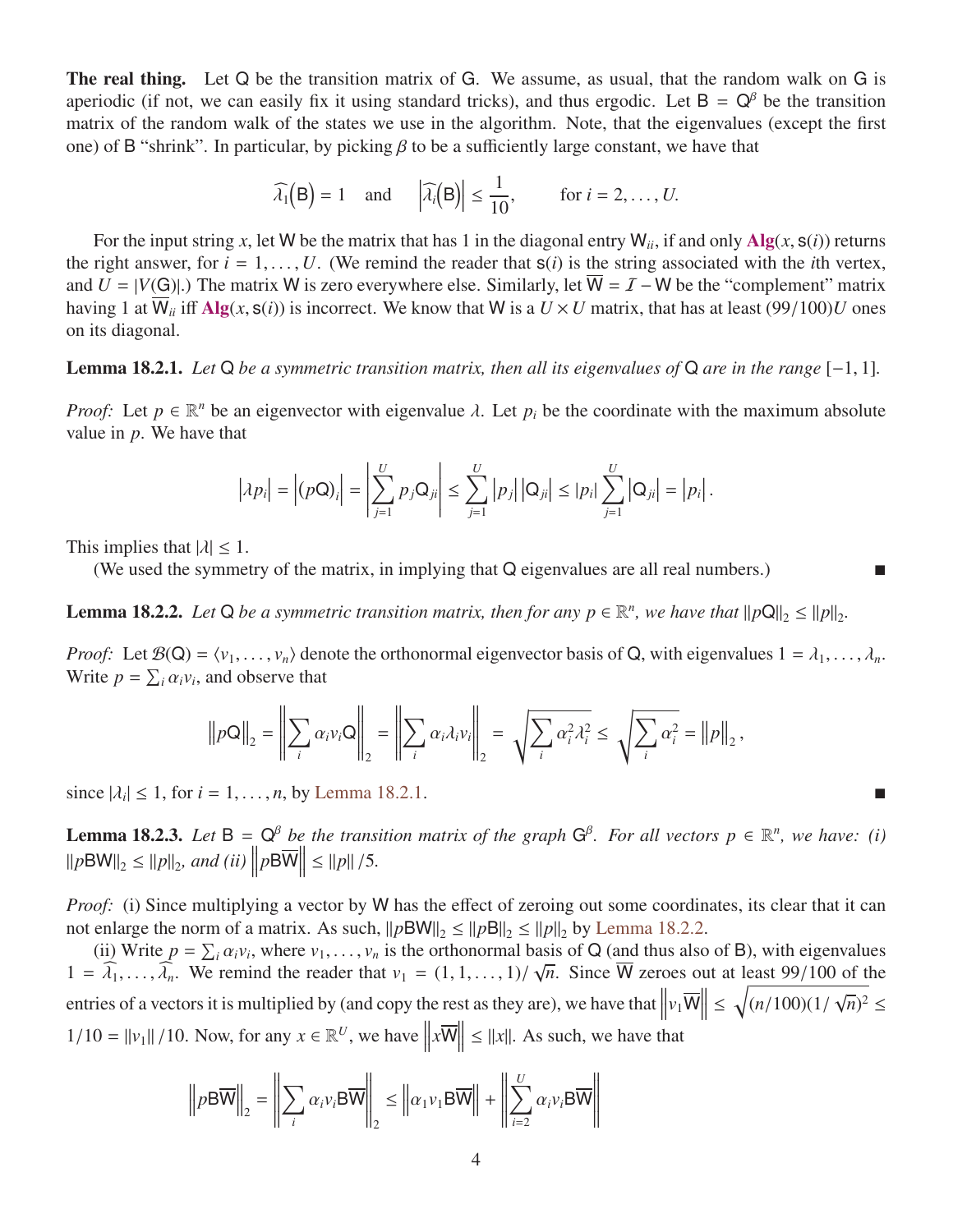$$
\leq \left\| \alpha_1 v_1 \overline{W} \right\| + \left\| \left( \sum_{i=2}^U \alpha_i v_i \overline{\lambda_i}^\beta \right) \overline{W} \right\| \leq \frac{|\alpha_1|}{10} + \left\| \sum_{i=2}^U \alpha_i v_i \overline{\lambda_i}^\beta \right\|
$$
  

$$
\leq \frac{|\alpha_1|}{10} + \sqrt{\sum_{i=2}^U (\alpha_i \overline{\lambda_i}^\beta)^2} \leq \frac{|\alpha_1|}{10} + \frac{1}{10} \sqrt{\sum_{i=2}^U \alpha_i^2} \leq \frac{||p||}{10} + \frac{1}{10} ||p|| \leq \frac{||p||}{5},
$$

 $\left|\lambda_i^{\beta}\right|$  ≤ 1/10, for *i* = 2, . . . , *n*.

Consider the strings  $r_0, \ldots, r_\nu$ . For each one of these strings, we can write down whether its a "good" string (i.e., Alg return the correct result), or a bad string. This results in a binary pattern  $b_0, \ldots, b_k$ . Given a distribution  $p \in \mathbb{R}^U$  on the states of the graph its natural to ask what is the probability of bei distribution  $p \in \mathbb{R}^U$  on the states of the graph, its natural to ask what is the probability of being in a "good" state. Clearly, this is the quantity  $||pW||_1$ . Thus, if we are interested in the probability of a specific pattern, then we should start with the initial distribution  $p^0$ , truncate away the coordinates that represent an invalid state, apply the transition matrix, again truncate away forbidden coordinates, and repeat in this fashion till we exhaust the pattern. Clearly, the  $\ell_1$ -norm of the resulting vector is the probability of this pattern. To this end, given a pattern  $b_0, \ldots, b_k$ , let  $S = \langle S_0, \ldots, S_\nu \rangle$  denote the corresponding sequence of "truncating" matrices (i.e.,  $S_i$ , is either  $W \text{ or } \overline{W}$ ). Formally, we set  $S_i = W$  if  $\text{Alg}(x, r_i)$  returns the correct answer, *S*<sub>*i*</sub> is either W or W). Formally, we set *S*<sub>*i*</sub> = W if Alg(*x*, *r<sub>i</sub>*) returns the correct answer, and set *S*<sub>*i*</sub> = W otherwise.

The above argument implies the following lemma.

**Lemma 18.2.4.** *For any fixed pattern*  $b_0, \ldots, b_\nu$  *the probability of the random walk to generate this pattern of random strings is*  $||p^{(0)}S_0BS_1...BS_v||_1$ , where  $S = \langle S_0,...,S_v \rangle$  *is the sequence of* W *and*  $\overline{W}$  *encoded by this pattern.*

**Theorem 18.2.5.** The probability that the majority of the outputs  $\mathbf{Alg}(x, r_0)$ ,  $\mathbf{Alg}(x, r_1)$ , ...,  $\mathbf{Alg}(x, r_k)$  is incor*rect is at most*  $1/2^k$ .

*Proof:* The majority is wrong, only if (at least) half the elements of the sequence  $S = \langle S_0, \ldots, S_{\nu} \rangle$  belong to  $\overline{W}$ . Fix such a "bad" sequence S, and observe that the distributions we work with are vectors in  $\mathbb{R}^U$ . As such, if  $p<sup>0</sup>$  is the initial distribution, then we have that

$$
\mathbf{Pr}\left[\mathcal{S}\right] = \left\|p^{(0)}S_0\mathsf{BS}_1\ldots\mathsf{BS}_\nu\right\|_1 \leq \left\|\nabla\left\|p^{(0)}S_0\mathsf{BS}_1\ldots\mathsf{BS}_\nu\right\|_2 \leq \left\|\nabla\frac{1}{5^{\nu/2}}\left\|p^{(0)}\right\|_2,
$$

by [Lemma 18.3.1](#page-4-0) below (i.e., Cauchy-Schwarz inequality) and by repeatedly applying [Lemma 18.2.3,](#page-3-2) since half of the sequence S are  $\overline{W}$ , and the rest are W. The distribution  $p^{(0)}$  was uniform, which implies that  $||p^{(0)}||_2 = 1/\sqrt{U}$ . As such, let S be the set of all bad patterns (there are 2<sup>ν-1</sup> such "bad" patterns). We have

$$
\Pr\left[\text{ majority is bad}\right] \le 2^k \sqrt{U} \frac{1}{5^{\nu/2}} \left\| p^{(0)} \right\|_2 = (4/5)^{\nu/2} = (4/5)^{\alpha k/2} \le \frac{1}{2^k},
$$

for  $\alpha = 7$ .

### 18.3. Some standard inequalities

<span id="page-4-0"></span>**Lemma 18.3.1.** *For any vector*  $\mathbf{v} = (v_1, \dots, v_d) \in \mathbb{R}^d$ , *we have that*  $||\mathbf{v}||_1 \leq$ √  $d ||\mathbf{v}||_2.$ 

*Proof:* We can safely assume all the coordinates of **v** are positive. Now,

$$
\|\mathbf{v}\|_1 = \sum_{i=1}^d v_i = \sum_{i=1}^d v_i \cdot 1 = |\mathbf{v} \cdot (1, 1, \dots, 1)| \leq \sqrt{\sum_{i=1}^d v_i^2} \sqrt{\sum_{i=1}^d 1^2} = \sqrt{d} \|\mathbf{v}\|,
$$

by the Cauchy-Schwarz inequality.